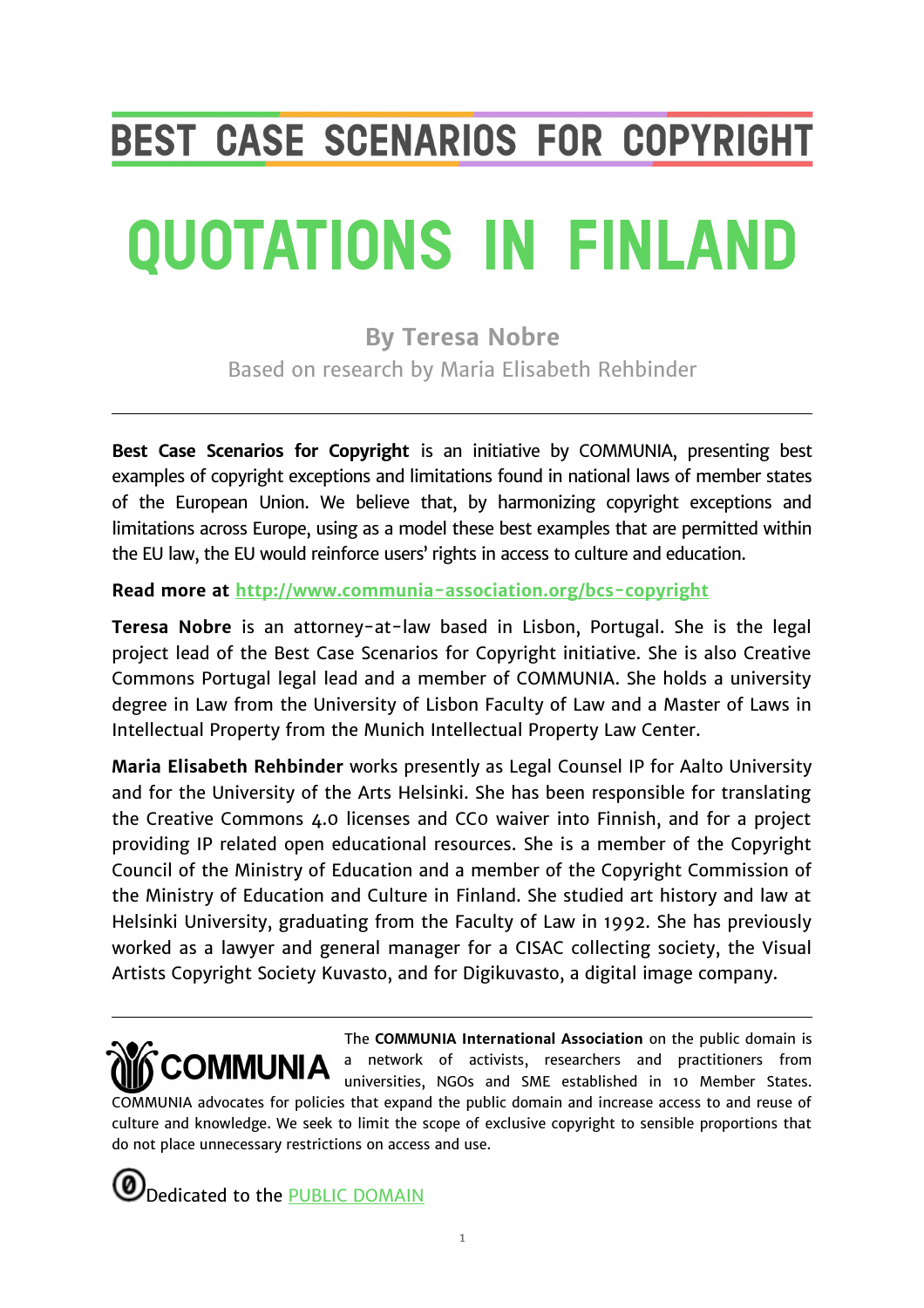# **INTRODUCTION**

In the European Union, exceptions and limitations to copyright  $-$  including the quotation one  $-$  are regulated by the Directive 2001/29/EC of the European Parliament and of the Council of 22 May 2001 on the harmonisation of certain aspects of copyright and related rights in the information society ("InfoSoc Directive").

All member states exempt quotations, but several national legal provisions that embody the quotation exception have some sort of drawback<sup>[1](#page-1-0)</sup>. The main problems found in national legal provisions are the following: the legal provision specifies the kinds of works that can be quoted, this way excluding the quotations of the remaining protected works (namely quotations of audiovisual works); the legal provision is construed in a way that does not allow the quotation of entire works (e.g. entire images or entire short works); the legal provision specifies the context within which a quotation can be made; the wording used is not neutral with regards to technology, excluding quotations made in digital formats and/or online quotations; the legal provision lists the acts of exploitation (e.g. reproduction) that can be made under the exception, this way excluding other important acts, such as translations or communication to the public (an act that is essential to make quotations in online contexts); the exception requires or implies that the quoted work is included or somehow used in a new work, not exempting quotations that do not result in a new work (e.g. "mere" quotations done in the context of face-toface teaching activities).

In the Nordic countries the quotation exception is presented as a "relatively open rule of reason"[2](#page-1-1) . The Nordic quotation exception is a norm that is flexible and open as to acts of exploitation and technological means, kinds of works and extent of quotation, beneficiaries, and purposes. In these countries, the quotation exception is not subject to strict conditions: the only requirement is that the quotation is made "in accordance with proper usage". This reference to ethical standards is in line with art. 5(3)(d) of the InfoSoc Directive, which refers to "fair practice".

The main difference between the Nordic quotation exception and the EU quotation exception is that the latter lists two examples of the context within which quotations can be made: criticism or review<sup>[3](#page-1-2)</sup>. Uses for purposes that are comparable

<span id="page-1-0"></span>**<sup>1</sup>** See Teresa Nobre, 2014, for a comparative analysis of the quotation exception in Europe.

<span id="page-1-1"></span>**<sup>2</sup>** Hugenholtz and Senftleben, 2011: 15. The authors make a reference here to Ole-Andreas Rognstad, Opphavsrett, Universitetsforlaget 2009, p. 241-252.

<span id="page-1-2"></span>**<sup>3</sup>** "(Q)uotations for purposes of criticism or review, provided that they relate to a work or other subject-matter which has already been lawfully made available to the public, that, unless this turns out to be impossible, the source, including the author's name, is indicated, and that their use is in accordance with fair practice, and to the extent required by the specific purpose".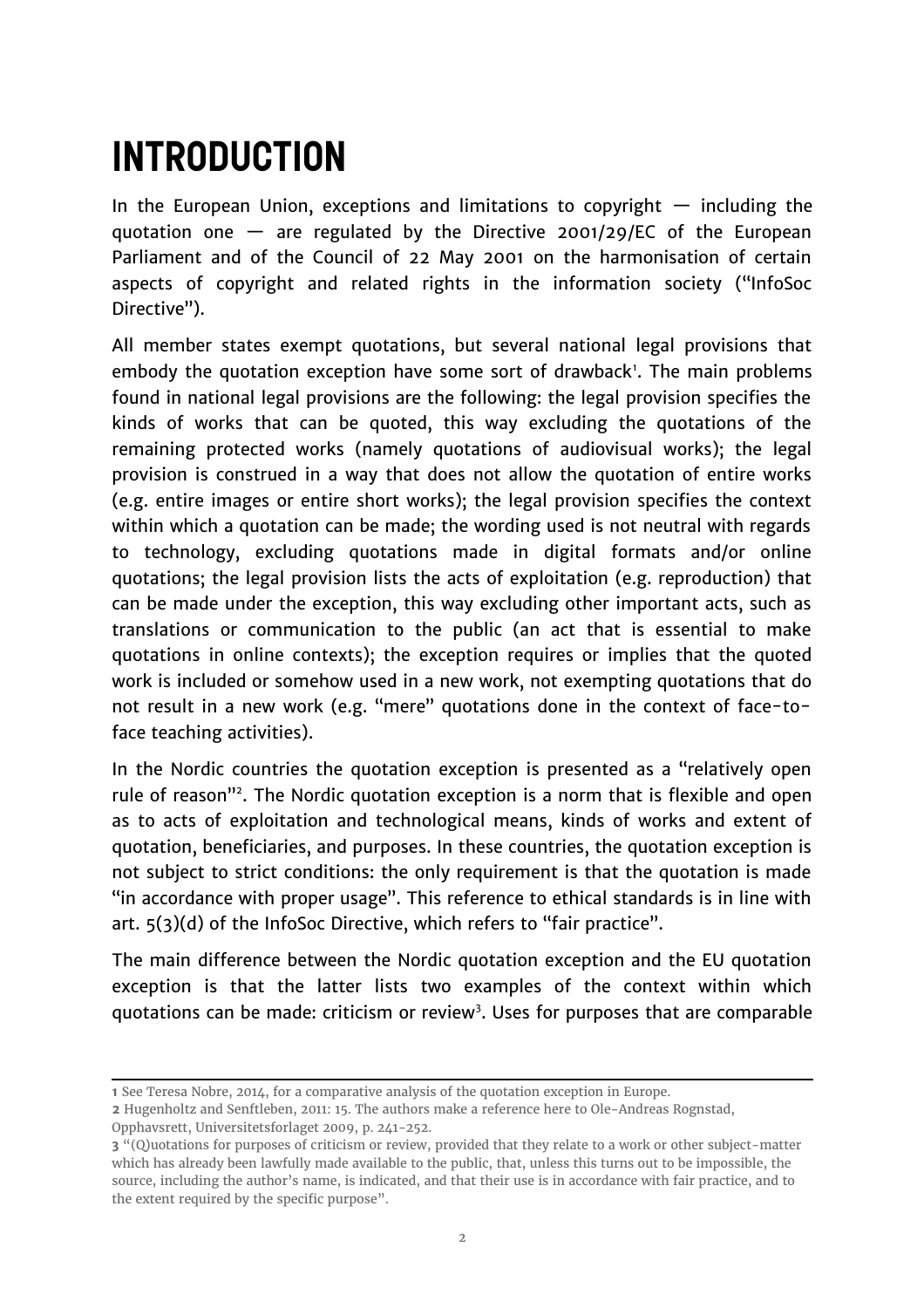to criticism or review are, nevertheless, understood as also falling within the scope of the EU quotation exception<sup>[4](#page-2-0)</sup>.

The fact that the Nordic exception is embodied in a relatively abstract norm that permits a relatively broad spectrum of unauthorized uses (including of a transformative nature) that "exceed the traditional connotation of 'citation'"<sup>[5](#page-2-1)</sup>, makes the Nordic quotation exception the best example of a quotation exception in Europe. The three Nordic countries that are part of the EU  $-$  Denmark, Finland and Sweden — have identically worded quotation exceptions. We have selected Finland for this study due to practical reasons only.

<span id="page-2-0"></span>**<sup>4</sup>** Hugenholtz and Senftleben, 2011: 15. See also Xalabarder, 2009: 108.

<span id="page-2-1"></span>**<sup>5</sup>** Hugenholtz and Senftleben, 2011: 15.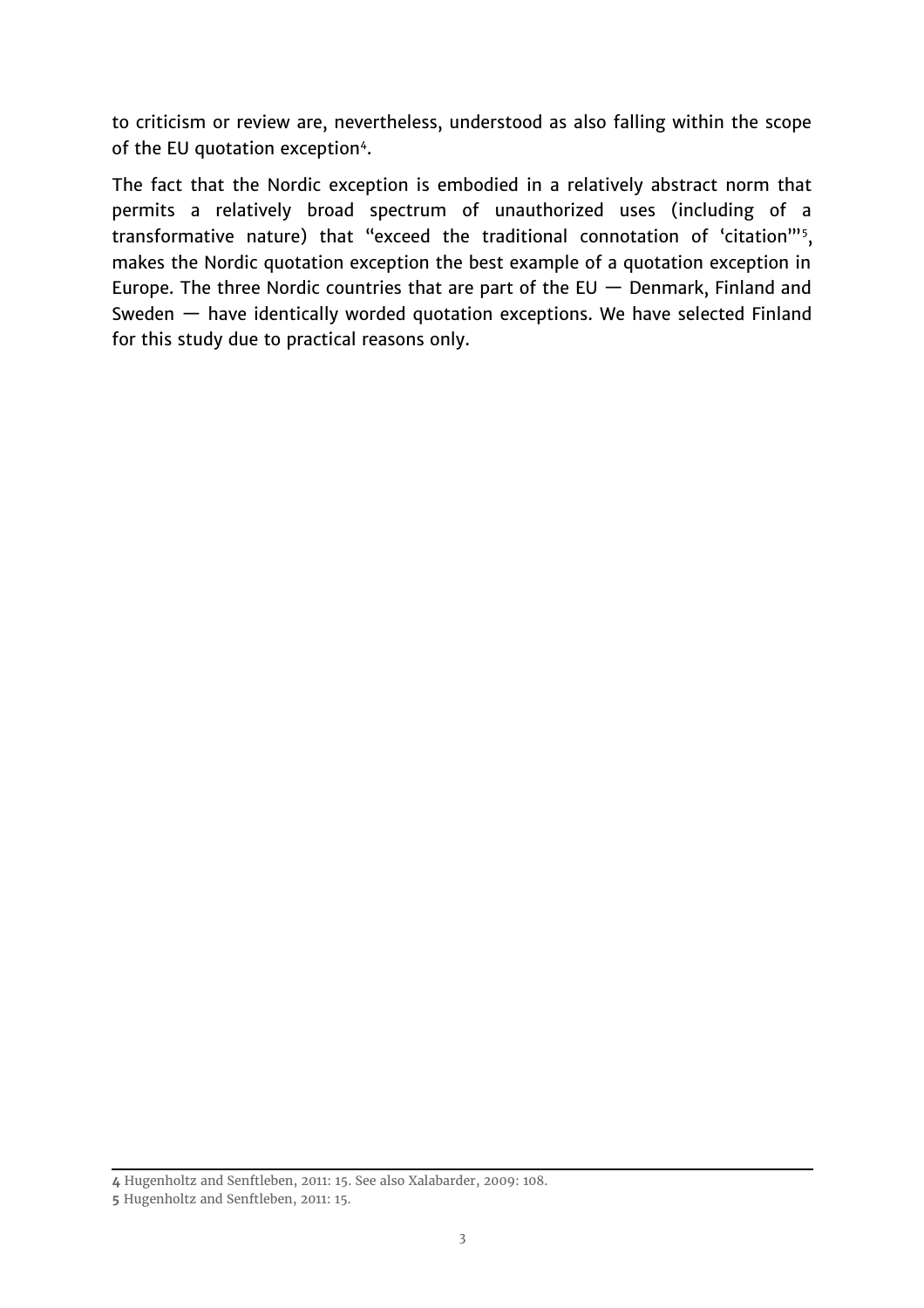# **QUOTATIONS IN FINLAND**

## **1. Text of the copyright exception or limitation**

Except as otherwise noted, all provisions mentioned herein are from the Finnish Copyright Act (Tekijänoikeuslaki), approved by 8.7.1961/404, amendments up to (155/2016) included.

The original version of the Act can be found here: <http://www.finlex.fi/fi/laki/ajantasa/1961/19610404#L2P22>

An English version of the Act (with amendments up to 608/2015) can be found here: <http://www.finlex.fi/en/laki/kaannokset/1961/en19610404>

### 1.1. Main legal provision

The quotation exception was first introduced in Finland in 1961, and the wording has remained unchanged ever since. Its wording resembles art. 10(1) of the Berne Convention $^6$  $^6$ .

In the current version of the Finnish Copyright Act, the quotation exception is embodied in Section 22. This legal provision only refers to works protected by copyright; nevertheless, it is applicable to subject matter protected by related rights, by means of references to this legal provision throughout the Act<sup>[7](#page-3-1)</sup>:

#### **22 § [\(24.3.1995/446\)](http://www.finlex.fi/fi/laki/ajantasa/1961/19610404#a24.3.1995-446)**

#### **Sitaatti [\(22.5.2015/607\)](http://www.finlex.fi/fi/laki/ajantasa/1961/19610404#a22.5.2015-607)**

Julkistetusta teoksesta on lupa hyvän tavan mukaisesti ottaa lainauksia tarkoituksen edellyttämässä laajuudessa.

#### **22 § Quotation**

A work made public may be quoted, in accordance with proper usage to the extent necessary for the purpose.

<span id="page-3-0"></span>**<sup>6</sup>** "It shall be permissible to make quotations from a work which has already been lawfully made available to the public, provided that their making is compatible with fair practice, and their extent does not exceed that justified by the purpose, including quotations from newspaper articles and periodicals in the form or press release".

<span id="page-3-1"></span>**<sup>7</sup>** Section 22 is applicable to performances of literary or artistic works or folklore [see Section 45 (7)], sound recordings [Section 46(3)], video recordings [Section 46a(3)], sound recordings and music recordings containing images [Section 47], radio and television transmissions and any other programme-carrying signal [Section 48(4)], a substantial part of a catalogue, a table, a program or any other product in which a large number of information items are compiled or of a database the obtaining, verification or presentation of which has required substantial investment [Section 49(3)], and to photographic pictures [Section 49a(3)].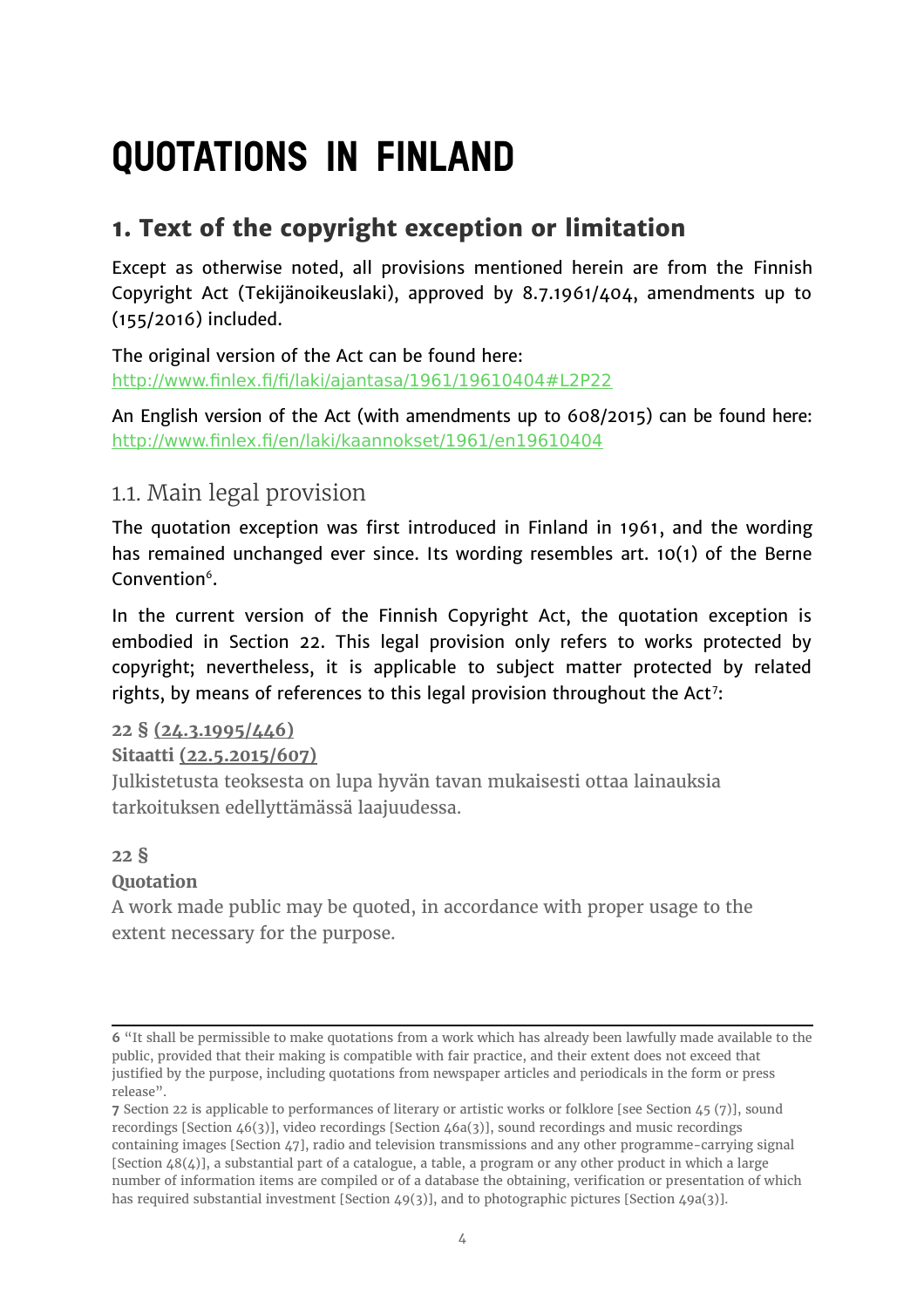# 1.2. Other relevant legal provisions

Although Section 22 does not limit the categories of works that can be quoted without permission of the author, being virtually applicable to all types of works, without restriction, it is worth mentioning that Section 25 covers reproductions of works of art in pictorial form:

#### **25 § [\(24.3.1995/446\)](http://www.finlex.fi/fi/laki/ajantasa/1961/19610404#a24.3.1995-446)**

**Julkistetun tai luovutetun taideteoksen käyttäminen [\(22.5.2015/607\)](http://www.finlex.fi/fi/laki/ajantasa/1961/19610404#a22.5.2015-607)**

Julkistetuista taideteoksista saa ottaa tekstiin liittyviä kuvia:

1) arvostelevaan tai tieteelliseen esitykseen; sekä

2) sanomalehteen tai aikakauskirjaan selostettaessa päiväntapahtumaa,

edellyttäen ettei teosta ole valmistettu sanomalehdessä tai aikakauskirjassa toisinnettavaksi. [\(14.10.2005/821\)](http://www.finlex.fi/fi/laki/ajantasa/1961/19610404#a14.10.2005-821)

#### **25 §**

Use of a work of art that has been made public

(1) Works of art made public may be reproduced in pictorial form in material connection with the text:

1. in a critical or scientific presentation; and

2. in a newspaper or a periodical when reporting on a current event, provided that the work has not been created in order to be reproduced in a newspaper or a periodical.

#### Section 8 of the Finnish Copyright Act provides for a definition of a work "made public". This definition is also applicable in context of subject matter protected by related rights **[8](#page-4-0)** :

#### **8 §**

**Julkistaminen ja julkaiseminen [\(22.5.2015/607\)](http://www.finlex.fi/fi/laki/ajantasa/1961/19610404#a22.5.2015-607)**

Teos katsotaan julkistetuksi, kun se luvallisesti on saatettu yleisön saataviin. Julkaistuksi teos katsotaan, kun sen kappaleita tekijän suostumuksella on saatettu kauppaan tai muutoin levitetty yleisön keskuuteen. [\(31.7.1974/648\)](http://www.finlex.fi/fi/laki/ajantasa/1961/19610404#a31.7.1974-648)

#### **8 §**

Made public and publishing

(1) A work shall be considered to have been made public when it has lawfully been made available to the public.

<span id="page-4-0"></span>**<sup>8</sup>** Section 8 is applicable to performances of literary or artistic works or folklore [Section 45 (7)], sound recordings [Section 46(3)], video recordings [Section 46a(3)], radio and television transmissions and any other programme-carrying signal [Section 48(4)], a substantial part of a catalogue, a table, a program or any other product in

which a large number of information items are compiled or of a database the obtaining, verification or presentation of which has required substantial investment [Section 49(3)], and to photographic pictures [Section 49a(3)].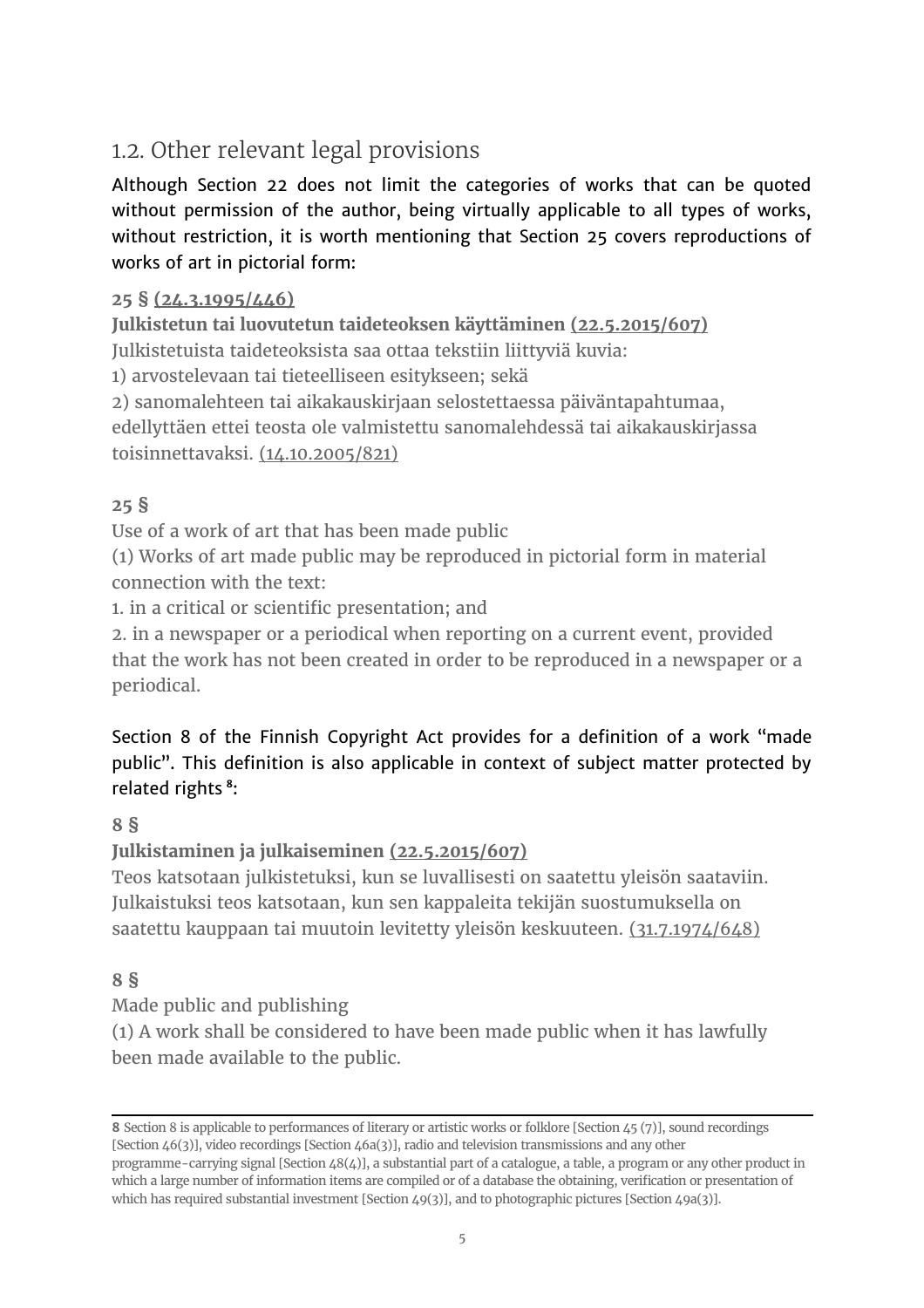(2) A work shall be regarded as published when copies thereof have, with the consent of the author, been placed on sale or otherwise distributed to the public.

#### Unauthorized uses made under Section 22 and Section 25 are subject to the conditions specified in Section 11 of the Finnish Copyright Act. This section is also applicable to subject matter protected by related rights<sup>[9](#page-5-0)</sup>:

#### **11 § [\(14.10.2005/821\)](http://www.finlex.fi/fi/laki/ajantasa/1961/19610404#a14.10.2005-821)**

**Yleiset säännökset [\(22.5.2015/607\)](http://www.finlex.fi/fi/laki/ajantasa/1961/19610404#a22.5.2015-607)**

Tämän luvun säännöksillä ei rajoiteta tekijälle 3 §:n mukaan kuuluvaa oikeutta laajemmin kuin 25 e §:stä johtuu.

Jos tämän luvun säännöksen nojalla teoksesta valmistetaan kappale tai teos saatetaan yleisön saataviin, tekijän nimi ja lähde on mainittava siinä laajuudessa ja sillä tavoin kuin hyvä tapa vaatii. Teosta ei saa tekijän suostumuksetta muuttaa enempää kuin sallittu käyttäminen edellyttää.

Tässä luvussa säädetyn tekijänoikeuden rajoituksen nojalla valmistetun teoksen kappaleen saa rajoituksen mukaisessa tarkoituksessa levittää yleisölle ja kappaletta käyttää julkiseen esittämiseen.

Mitä 3 momentissa säädetään, sovelletaan vastaavasti myös sopimuslisenssin nojalla tapahtuvaan käyttämiseen.

Tässä luvussa säädetyn tekijänoikeuden rajoituksen nojalla ei saa valmistaa kappaleita sellaisesta teoksen kappaleesta, joka on valmistettu tai saatettu yleisön saataviin 2 §:n vastaisesti tai jota suojaava tekninen toimenpide on 50 a §:n 1 momentin vastaisesti kierretty. Mitä tässä momentissa säädetään, ei kuitenkaan koske teosten käyttämistä 11 a, 16, 16 a–16 c tai 22 §:n tai 25 d §:n 2 tai 5 momentin nojalla.

#### **11 §**

General provisions

(1) The provisions of this Chapter<sup>[10](#page-5-1)</sup> do not limit the rights conferred to the author by section 3 to a larger degree than as provided in section 25 e.

(2) If a work is reproduced or made available to the public under the provisions of this Chapter, the author's name and the source must be indicated to the extent and in a manner required by proper usage.

The work may not be altered without the author's consent more than necessitated by the permitted use.

<span id="page-5-0"></span>**<sup>9</sup>** Section 11 is applicable to performances of literary or artistic works or folklore [Section 45 (7)] and photographic pictures [Section 49a(3)]. Section 11 (2-5) is applicable to sound recordings [Section 46(3)], video recordings [Section 46a(3)], radio and television transmissions and any other programme-carrying signal [Section 48(4)], and to a substantial part of a catalogue, a table, a program or any other product in which a large number of information items are compiled or of a database the obtaining, verification or presentation of which has required substantial investment [Section 49(3)].

<span id="page-5-1"></span>**<sup>10</sup>** Chapter 2 — Limitations on copyright and provisions concerning extended collective license (14.10.2005/821).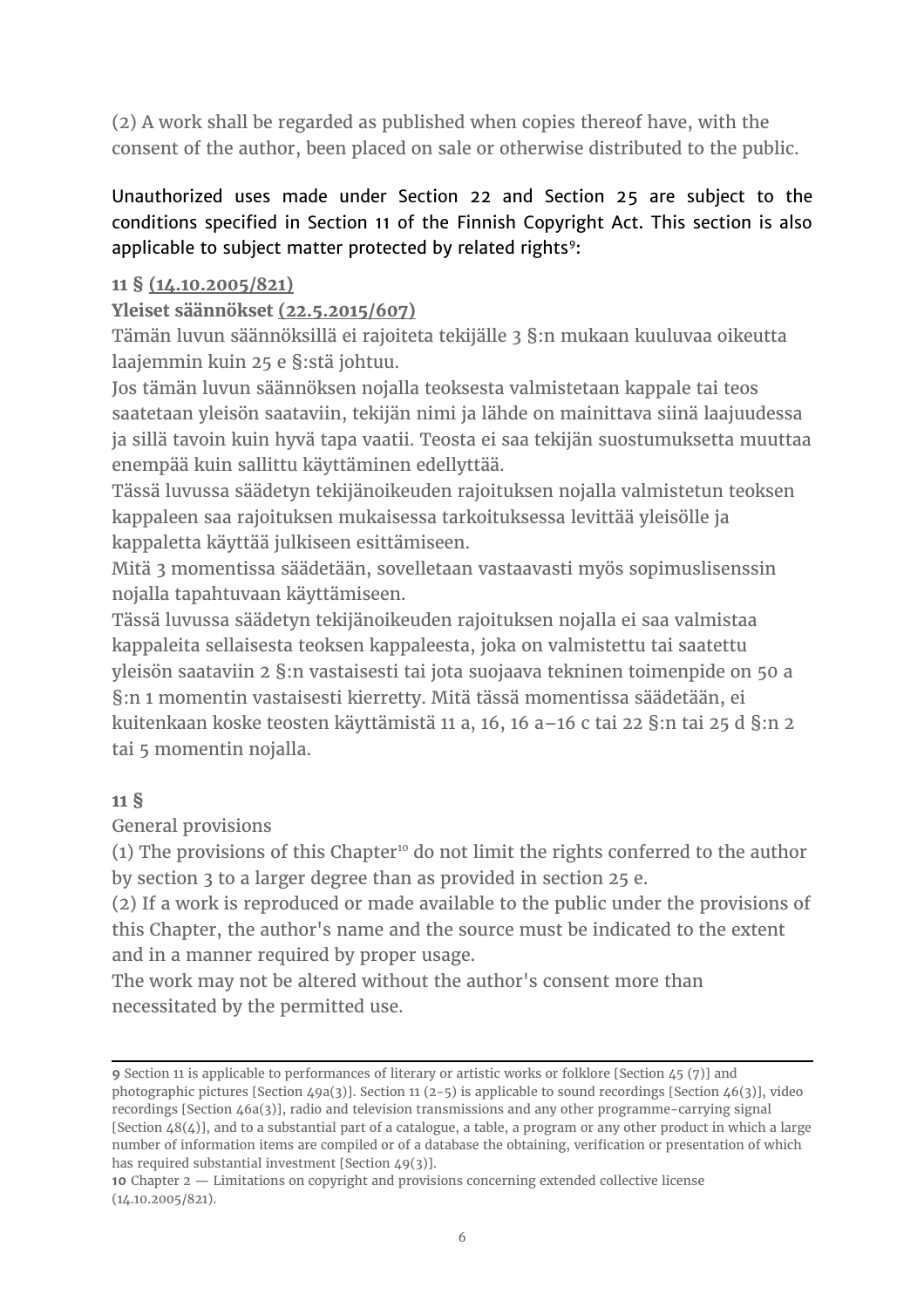(3) A copy of a work made by virtue of a limitation on copyright as provided in this Chapter may be, for the purpose determined in the limitation, distributed to the public and used in a public performance.

(4) The provisions of subsection 3 shall correspondingly apply to use by virtue of extended collective licence.

(5) A limitation on copyright as provided in this Chapter does not permit the reproduction of a copy of a work which has been made or made available to the public contrary to section 2 or whose technological measures have been circumvented in violation of section 50a(1). The provisions of this subsection shall not, however, pertain to the use of works under sections 11a, 16, 16a−16c or 22 or under section  $25d(2)$  or  $(5)$ .

#### Section 11 of the Finnish Copyright Act states that the moral rights of the author conferred by Section 3 cannot be limited by the legal provisions dealing with unauthorized uses:

#### **[3 §](http://www.finlex.fi/fi/laki/ajantasa/1961/19610404#a404-1961)**

#### **Moraaliset oikeudet [\(22.5.2015/607\)](http://www.finlex.fi/fi/laki/ajantasa/1961/19610404#a22.5.2015-607)**

Kun teoksesta valmistetaan kappale tai teos kokonaan tai osittain saatetaan yleisön saataviin, on tekijä ilmoitettava sillä tavoin kuin hyvä tapa vaatii. Teosta älköön muutettako tekijän kirjallista tai taiteellista arvoa tahi omalaatuisuutta loukkaavalla tavalla, älköönkä sitä myöskään saatettako yleisön saataviin tekijää sanotuin tavoin loukkaavassa muodossa tai yhteydessä. Oikeudesta, joka tekijällä on tämän pykälän mukaan, hän voi sitovasti luopua vain mikäli kysymyksessä on laadultaan ja laajuudeltaan rajoitettu teoksen käyttäminen.

#### **3 §**

#### **Moral rights**

(1) When copies of a work are made or when the work is made available to the public in whole or in part, the name of the author shall be stated in a manner required by proper usage.

(2) A work may not be altered in a manner which is prejudicial to the author's literary or artistic

reputation, or to his individuality; nor may it be made available to the public in such a form or

context as to prejudice the author in the manner stated.

(3) The right conferred to the author by this section may be waived by him with binding effect only in regard of use limited in character and extent.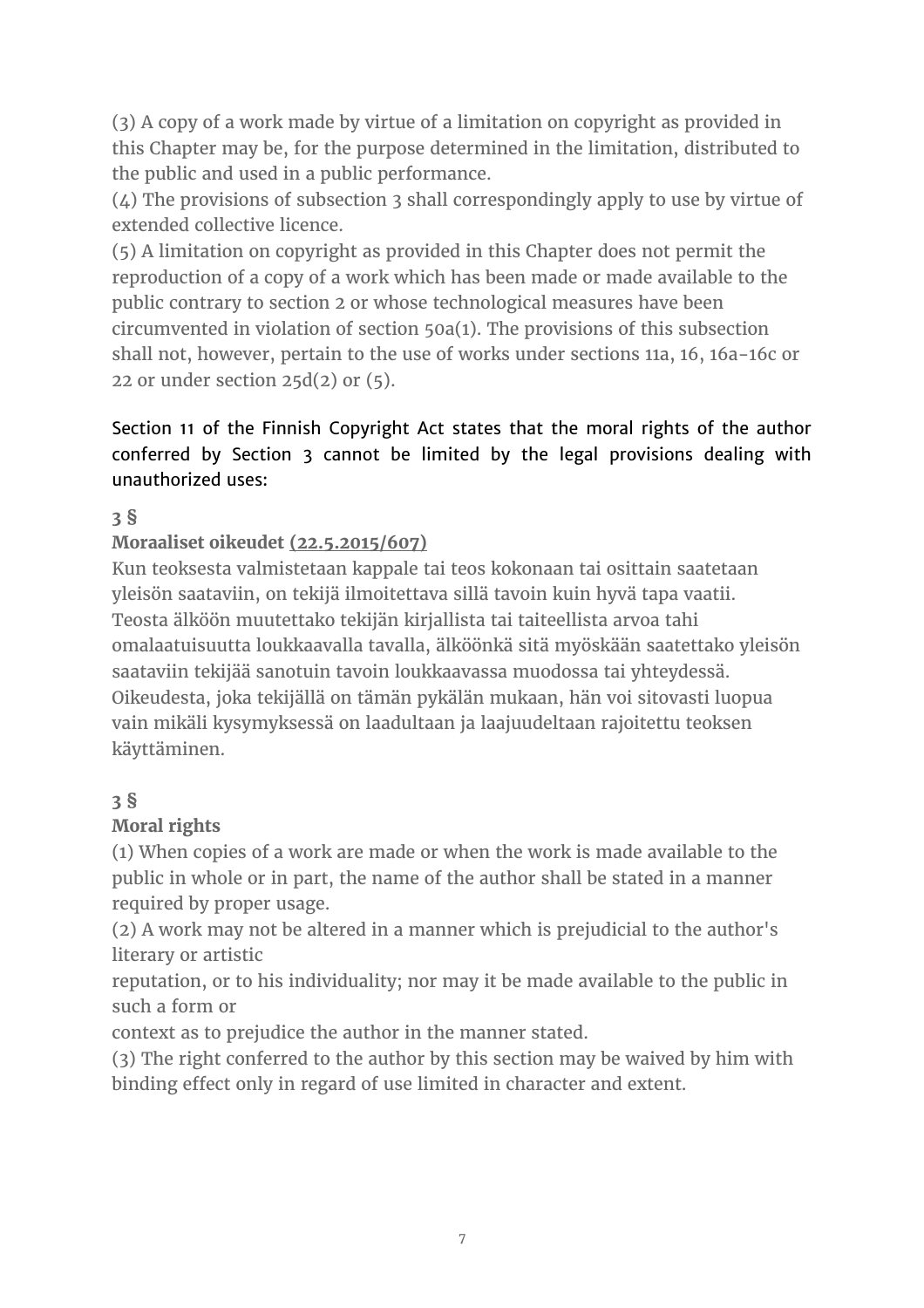# **2. Analysis of the scope of the exception or limitation**

#### 2.1. Acts

This exception is silent about the acts covered by the exception. This silence must be interpreted as including any acts of exploitation: reproduction, distribution, communication to the public and making available to the public, as well as translations and other adaptations<sup>[11](#page-7-0)</sup>.

The legal provision is technologically neutral, allowing quotations made in digital formats, as well as quotations made in online contexts. In a case dealing with quotations of music, the Finnish Copyright Council<sup>[12](#page-7-1)</sup> noted that it does not matter whether the quotation is done using way, streaming, audio or mp3 format, as long as the general conditions set for the legitimate use of a quotation are met<sup>[13](#page-7-2)</sup>. In another opinion, where the Council analysed the possibility of using quotations of video clips for educational purposes on a teaching website, this entity considered that online uses of quotations are covered by the exception $14$ .

#### 2.2. Object

The Finnish Copyright Act allows quotations of all categories of copyrighted works, as well as of all types of subject matter protected by related rights (performances of literary or artistic works or folklore, sound and video recordings, sound a music recordings containing images, radio a television transmissions and other broadcasts, compilations, databases protected by sui generis rights, and photographic  $pictures<sup>15</sup>$  $pictures<sup>15</sup>$  $pictures<sup>15</sup>$ ).

Only works or other subject matter that have been lawfully made available to the public can be subject of a quotation. Lawfully shall be deemed to refer to the fact that the work was made public with the author's or right holder's permission<sup>[16](#page-7-5)</sup>. The

<http://www.minedu.fi/OPM/Tekijaenoikeus/tekijaenoikeusneuvosto/index.html?lang=en>

<span id="page-7-2"></span>**13** See Copyright Council Statement 2002:11 issued on 20.08.2002.

<span id="page-7-5"></span>**16** See Copyright Council Statement 2002:16 issued on 5.11.2002.

<span id="page-7-0"></span>**<sup>11</sup>** This is how art. 10(2) of the Berne Convention, which, similarly, does not specify the rights covered by the exception, is interpreted by Prof. Raquel Xalabarder. See Xalabarder, 2009: 18.

<span id="page-7-1"></span>**<sup>12</sup>** The Finnish Government appoints a Copyright Council, composed of representatives of the major right holders and users of protected works, to assist the Ministry of Education and Culture in copyright matters and to issue opinions on the application of the Copyright Act. Anyone can request an opinion to the Copyright Council. The opinions are non-binding. See

<span id="page-7-3"></span>**<sup>14</sup>** See Copyright Council Statement 2002:16 issued on 5.11.2002, in which the Council states that "*storing a copyright protected work somewhere on the web server is a copyrighted relevant operation, namely an act of reproduction, which is part of the author's exclusive right and requires his permission, unless that measure is permitted, for example, by the exception for quotation in the Copyright Act 22 §*" (translation by Maria Rehbinder).

<span id="page-7-4"></span>**<sup>15</sup>** Photographs that are not considered photographic works protected by copyright, because they do not reach the originality required of works, are protected by a right related to copyright, under which the photographer has the exclusive right to decide on the use of the photo, with or without modification, by reproducing and making it available to the public.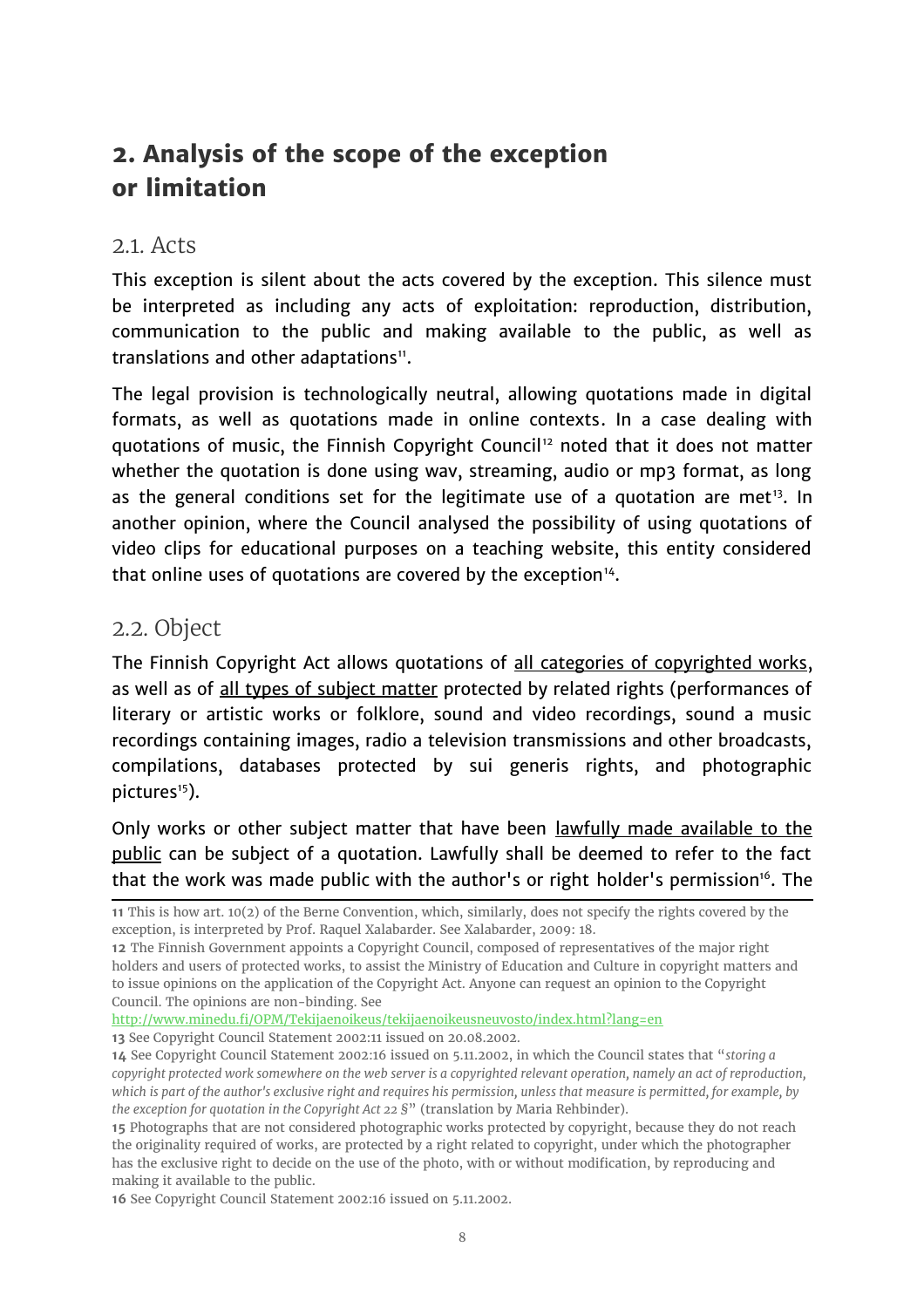means through which the work has been made (publication or otherwise) are irrelevant.

Provided that the work has been made public, it is also irrelevant if the quotations are made from a legal or illegal source (see 11§ 5 mom. of the Finnish Copyright Act). The author's consent is only required for disclosing the work to public for the first time; the copy of the work then used to make the quotation can be a copy made available without such consent.

The extent to which a work can be quoted is determined on a case-by-case basis, since there are no general rules on the length or the amount of quotations<sup>[17](#page-8-0)</sup>. The Finnish Copyright Council has noted that the permitted scope and use of quotations vary depending on the type of work in question and on the context of the use<sup>[18](#page-8-1)</sup>. For instance, with regards to photographs, the opinion of the Council is that there are no obstacles to the quotation of entire photographs, but that in those cases the exception must be interpreted with restraint<sup>[19](#page-8-2)</sup>. For cinematographic works, the length of the quotation is generally viewed by the Council to be a few seconds long clip from a movie<sup>[20](#page-8-3)</sup>. It should be noted, however, that the opinions of the Council are not binding. One should also keep in mind that reproductions of whole works of art in pictorial form can also be done in scientific or critical presentation according to section 25 § 1 mom. of the Copyright Act.

#### 2.3. Purposes

The Finnish quotation right is not subject to any "context requirement". In other words, the Copyright Act does not specify or even exemplify the context within which quotations are legitimate. The InfoSoc Directive, on the contrary, prescribes that quotations can be made for purposes *such as* criticism or review. Uses for purposes that are comparable to criticism or review are, nonetheless, understood as falling within the scope of the EU quotation exception $21$ .

The only condition imposed by the Finnish Copyright Act is that the quotations are made "in accordance with proper usage". Proper usage refers to general ethical standards and is somehow similar to the idea of 'fair practice" found in art. 10(1) of the Berne Convention and in art. 5(3)(d) of the InfoSoc Directive.

According to the Finnish Copyright Council, the "right to quote is intended primarily as a way to support intellectual creation, not as a way to take advantage of works or other protected items as materials to a new work or for the creation of multimedia components"<sup>[22](#page-8-5)</sup>.

<span id="page-8-3"></span>**20** Ibid.

<span id="page-8-0"></span>**<sup>17</sup>** Ibid.

<span id="page-8-1"></span>**<sup>18</sup>** Ibid.

<span id="page-8-2"></span>**<sup>19</sup>** Ibid.

<span id="page-8-4"></span>**<sup>21</sup>** Hugenholtz and Senftleben, 2011: 15.

<span id="page-8-5"></span>**<sup>22</sup>** See Copyright Council Statement 2002:16 issued on 5.11.2002 (translation by Maria Rehbinder).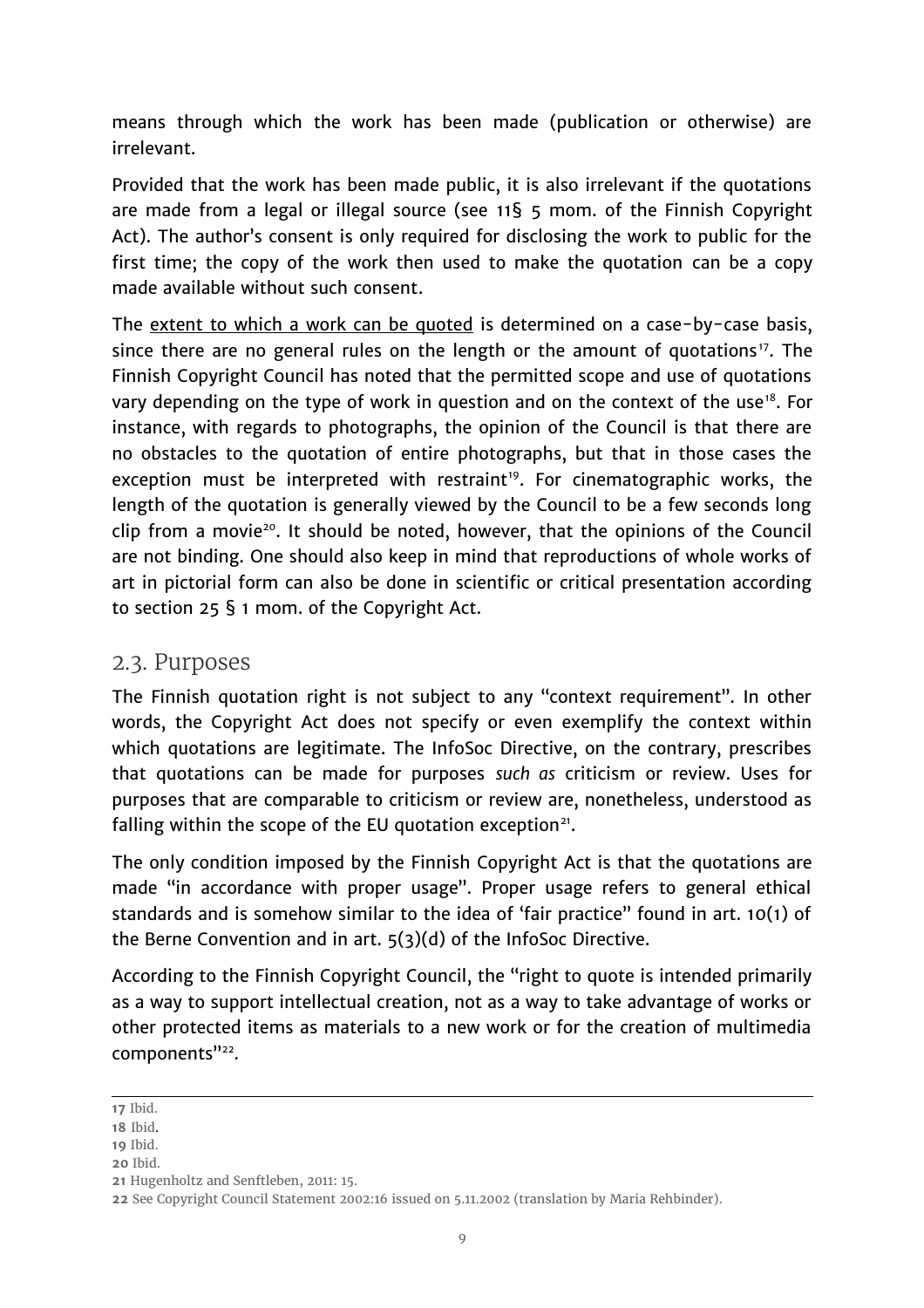It should be noted that the language of the Finish quotation exception does not require or imply that the quoted work must be used or incorporated in a subsequent "work". "Mere" quotations (e.g. in face-to-face teaching activities) which do not result in a new work are also covered by this legal provision. If the quoted work is incorporated in a new work, the relationship between the quotations and the final result is, according to the Finnish Copyright Council, essential to determine whether it is permissible to use the quotation right<sup>[23](#page-9-0)</sup>. For this entity, it is clear that a product consisting purely of quotations cannot be allowed under the quotation exception<sup>[24](#page-9-1)</sup>. The Council has also held the opinion that quotations are not permitted if their aim is only to make the new work appear more interesting<sup>[25](#page-9-2)</sup>.

On a recent opinion of the Copyright Council, regarding the use of quotations in a book, the Council considered that the quotations were not in accordance with the law because they were not marked and because no credits were given to the author; the fact that the book was published and commercially distributed was not pointed out by this entity as being a problem<sup>[26](#page-9-3)</sup>. It should be noted that commercial purposes are not expressly excluded in Section 22, which means that, provided that the commercial use is in accordance with proper usage, it should be permitted. Some Finnish scholars consider, however, that "in accordance with proper usage" should be interpreted as meaning that uses for advertising or other commercial purpose are not allowed<sup>[27](#page-9-4)</sup>.

#### 2.4. Beneficiaries

Section 22 does not exclude any types of beneficiaries, which means than any individual or entity can make unauthorized quotations under this exception.

#### 2.5. Remuneration

Quotations are not subject to remuneration.

#### 2.6. Other conditions

Users must indicate the author's name and the source to the extent and in a manner required by proper usage.

The work may not be altered without the author's consent more than necessitated by the permitted use. This means that translations and other transformative uses are permitted as long as they are needed in the context of the quotation and provided they are in accordance with proper usage.

<span id="page-9-2"></span>**25** Ibid.

<span id="page-9-0"></span>**<sup>23</sup>** Ibid.

<span id="page-9-1"></span>**<sup>24</sup>** Ibid.

<span id="page-9-3"></span>**<sup>26</sup>** See Copyright Council Statement 2015:13 issued on 1.12.2015.

<span id="page-9-4"></span>**<sup>27</sup>** Harenko, Niiranen and Tarkela, 2006: 175.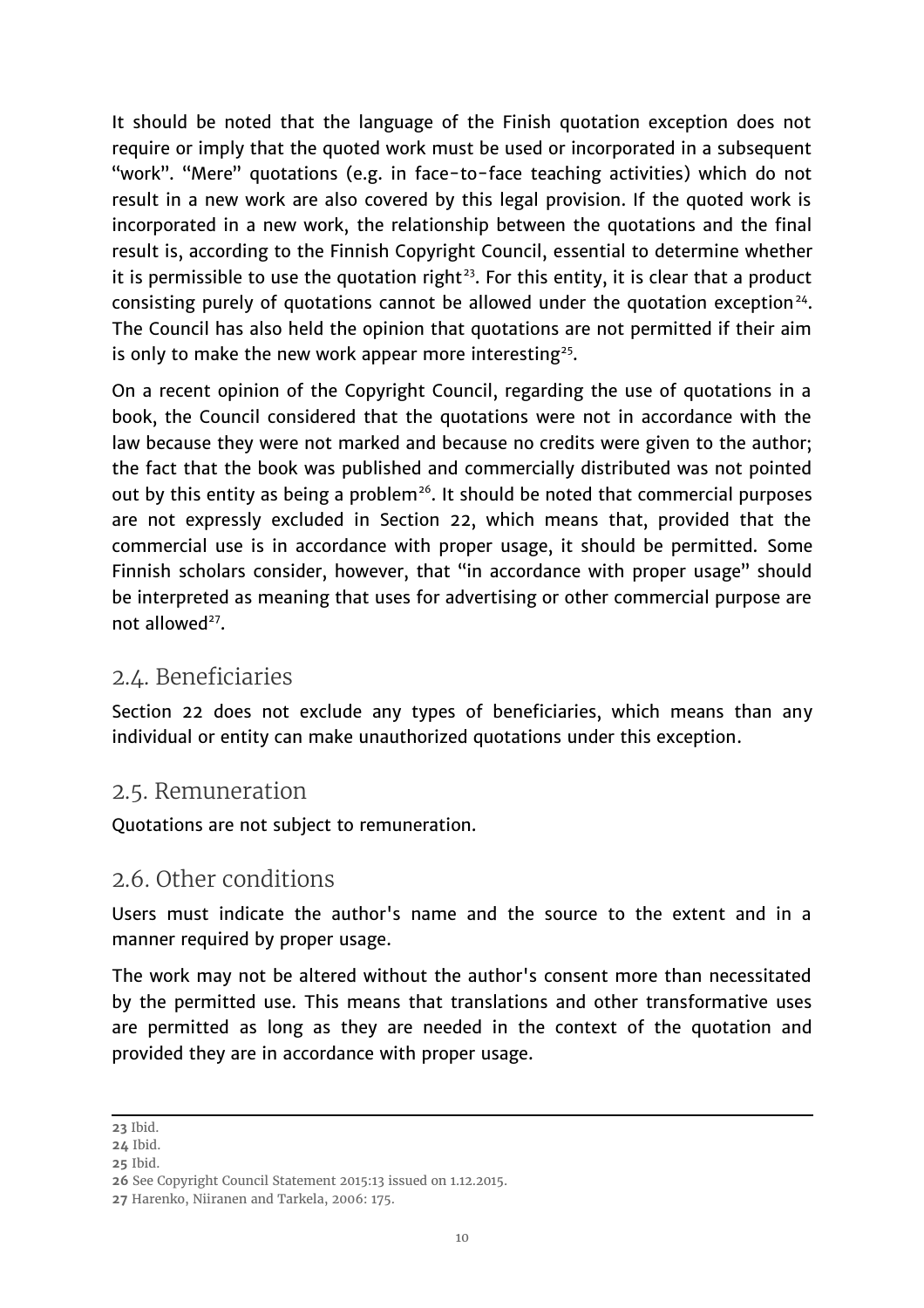# **3. Analysis of the impact of the exception or limitation**

There are no studies on the social or economic impacts of the quotation exception in Finland.

## **4. Examples of use**

#### I. **Opera that quotes large amounts of text without identifying the sources**

 [Lapualaisooppera](https://fi.wikipedia.org/wiki/Lapualaisooppera) (1996) is a notable new opera by Arvo Salo, which consists of a radical performance that was critical of the existing society and expressed a political viewpoint. In this play, Arvo Salo made quotations of large amounts of the literary work "Kolme kuukautta Kosolassa" (1931) by Artturi Vuorimaa, without naming the source. Nevertheless, the Supreme Court of Finland judged the quotations legal  $^{28}$  $^{28}$  $^{28}$ .

#### II. **E-learning materials that quote musical notes and music recordings**

A university prepared e-learning materials with quotations of musical notes and fragments of music recordings, with the aim to explain different musical works or artists or different musical styles. The Finnish Copyright Council held the opinion that the use was legal<sup>[29](#page-10-1)</sup>.

#### III. **Open educational resources that quote song lyrics**

A High School teacher made learning materials analysing the life of the Finnish singer [Juice Leskinen](https://en.wikipedia.org/wiki/Juice_Leskinen) as reflected by his work, and included quotations of his song lyrics while analysing the same. These materials were [published in the Internet as](http://materiaalit.internetix.fi/fi/opintojaksot/2uskonto/juice/sisalto) [open educational resources](http://materiaalit.internetix.fi/fi/opintojaksot/2uskonto/juice/sisalto) intended for high school use. The Finnish Copyright Council considered that the use was permitted $30$ .

## **5. Notes**

Case Law [Supreme Court decision 1971 II 44,](http://www.mlang.name/arkisto/KKO-1971-II-44.html) 11.05.1971

Copyright Council Statements

[Tekijänoikeusneuvoston lausunto 1998:17](http://www.minedu.fi/export/sites/default/OPM/Tekijaenoikeus/tekijaenoikeusneuvosto/tekijaenoikeusneuvoston_lausunnot/1998/liitteet/tn171998.pdf) issued on 10.11.1998

[Tekijänoikeusneuvoston lausunto 2002:11](http://www.minedu.fi/export/sites/default/OPM/Tekijaenoikeus/tekijaenoikeusneuvosto/tekijaenoikeusneuvoston_lausunnot/2002/liitteet/tn200211.pdf) issued on 20.08.2002

<span id="page-10-1"></span>**29** See Copyright Council Statement 2002:11 issued on 20.08.2002.

<span id="page-10-0"></span>**<sup>28</sup>** See Supreme Court 1971 II 44, 11.05.1971.

<span id="page-10-2"></span>**<sup>30</sup>** See Copyright Council Statement 1998:17 issued on 10.11.1998.